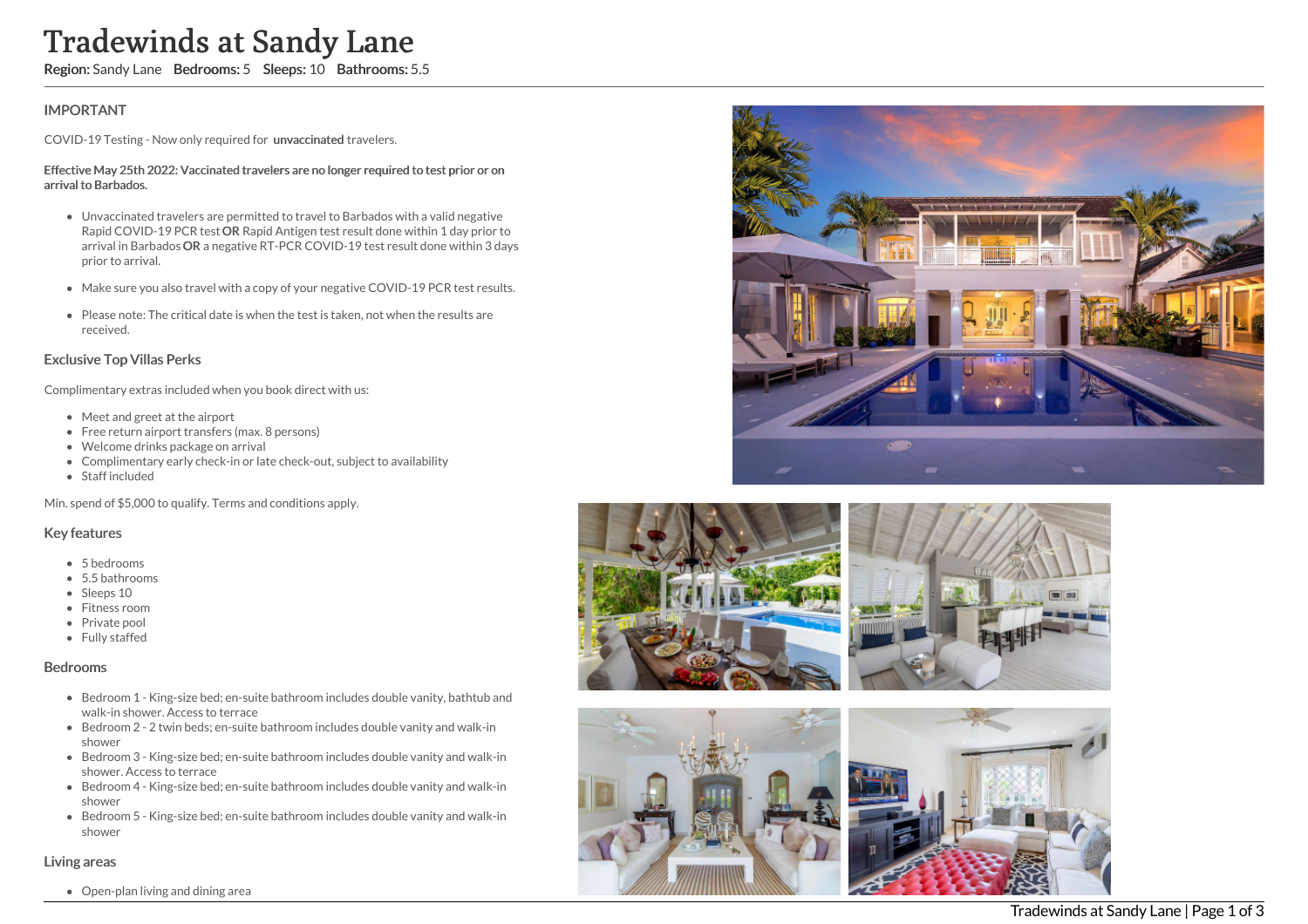- Fully equipped kitchen
- Formal dining area
- Fitness room

# Outside area

- Private pool
- Sunlongers
- Terrace
- Gazebo
- Alfresco dining area
- Cocktail bar

## General

- Air conditioning in bedrooms
- Ceiling fans throughout
- Complimentary wifi
- Bedding and towels included
- Private parking
- $\bullet$  Iron and ironing board

# Staff

- Chef
- Housekeeper
- Butler
- Laundress
- Gardener
- Pool Service